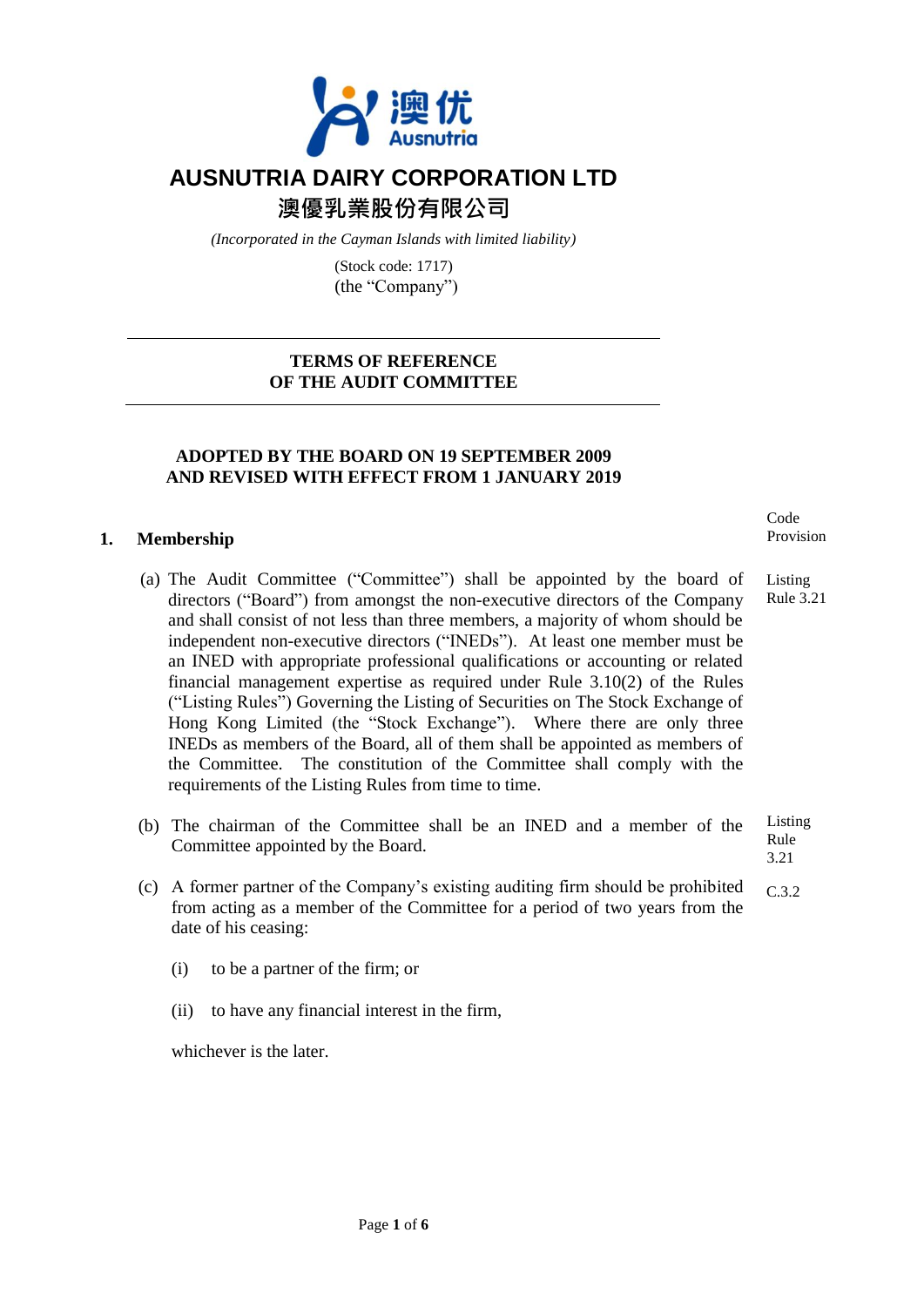# **2. Attendance at Meetings**

- (a) Unless otherwise stated herein, the meetings of the Committee are governed by the provisions contained in the Company's articles of association for regulating the meetings and proceedings of directors.
- (b) The quorum for a meeting of the Committee shall be two members, both of whom must be INEDs.
- (c) Subject to paragraph 4 below, the chairman of the Board, the chief financial officer and the head of internal audit and compliance ("IAC") of the Company shall normally attend meetings of the Committee. A representative of the external auditors shall be invited to attend the Committee meetings where appropriate. Other staff who have specific responsibility for an area under review may also be invited to attend.
- (d) The company secretary shall be the secretary of the Committee who should attend all meetings of the Committee.
- (e) Members of the Committee may participate in a meeting of the Committee by means of telephone conference or similar communications equipment by means of which all persons participating in the meeting can hear each other and participation in a meeting pursuant to this provision shall constitute presence in person at such meeting.

# **3. Frequency of Meetings**

Meetings shall be held not less than two times a year. The external auditors or any members of the Committee may request a meeting if they consider that one is necessary and upon the receipt of such request, the secretary of the Committee shall convene such a meeting as soon as reasonably practicable and having regard to the convenience of all members with priority given to the INEDs.

# **4. Private Meetings**

The Committee may hold separate private meeting(s) with the internal auditors and/or the external auditors with no executive directors or senior management present whenever they think fit and appropriate.

# **5. Committee's Resolutions**

A resolution in writing signed by all the members of the Committee shall be as valid and effectual as if it had been passed at a meeting of the Committee and may consist of several documents in like form each signed by one or more of the members of Committee. Such resolution may be signed and circulated by fax or other electronic communications. This provision is without prejudice to any requirement under the Listing Rules for a Board or Committee meeting to be held.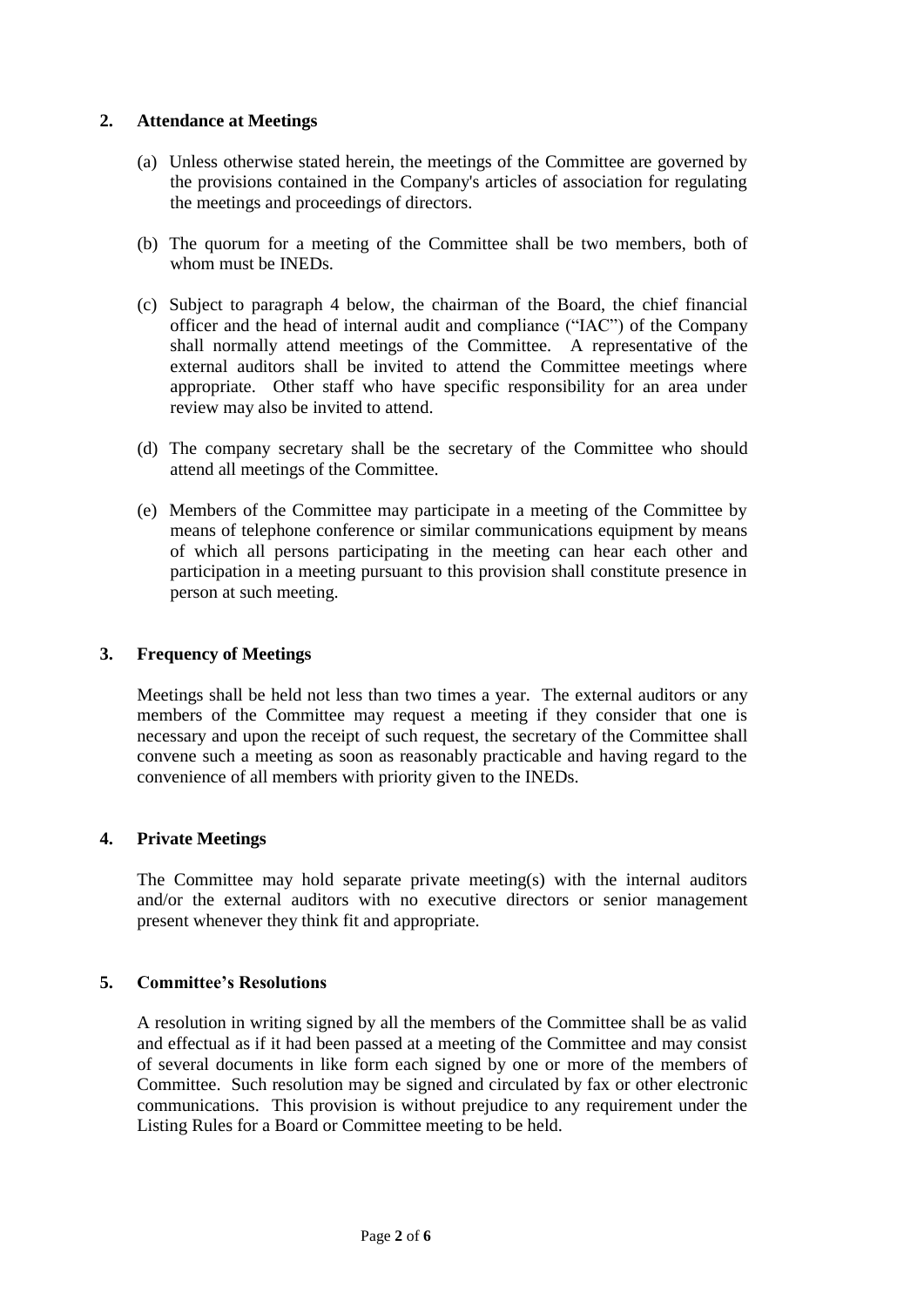# **6. Authorities**

- (a) The Committee is authorised by the Board to investigate any activity within its terms of reference. It is authorised to seek any information it requires from any employee or executive director and such persons are directed to co-operate with any request made by the Committee.
- (b) The Committee is authorised by the Board, and at the reasonable expense of the Company, to obtain outside legal or other independent professional advice and to secure the attendance of outsiders with relevant experience and expertise if it considers this necessary.
- (c) The head of IAC of the Company shall report to the Committee in such form as is specified by the Committee.
- (d) The Committee shall report to the Board any suspected frauds or irregularities, failures of internal control or suspected infringements of laws, rules and regulations which come to its attention and are of sufficient importance to warrant the attention of the Board.
- (e) Where the Board disagrees with the Committee's view on the selection, appointment, resignation or dismissal of the external auditors, the Company should include in the corporate governance report in the annual report of the Company an explanation of the Committee's recommendation and the reasons why the Board has taken a different view. C.3.5
- (f) The Committee is to be provided with sufficient resources to perform its duties.

# **7. General Responsibilities**

- (a) The Committee is to serve as a focal point for communication between other directors, the external auditors and the internal auditors as regards their duties relating to financial and other reporting, internal controls, external and internal audits and such other matters as the Board determines from time to time.
- (b) The Committee is to assist the Board in fulfilling its responsibilities by providing an independent review and supervision of financial reporting, by satisfying themselves as to the effectiveness of the internal controls of the Company and its subsidiaries ("Group"), and as to the adequacy of the external and internal audits.
- (c) The Committee shall fulfill other responsibilities as required by the Listing Rules from time to time.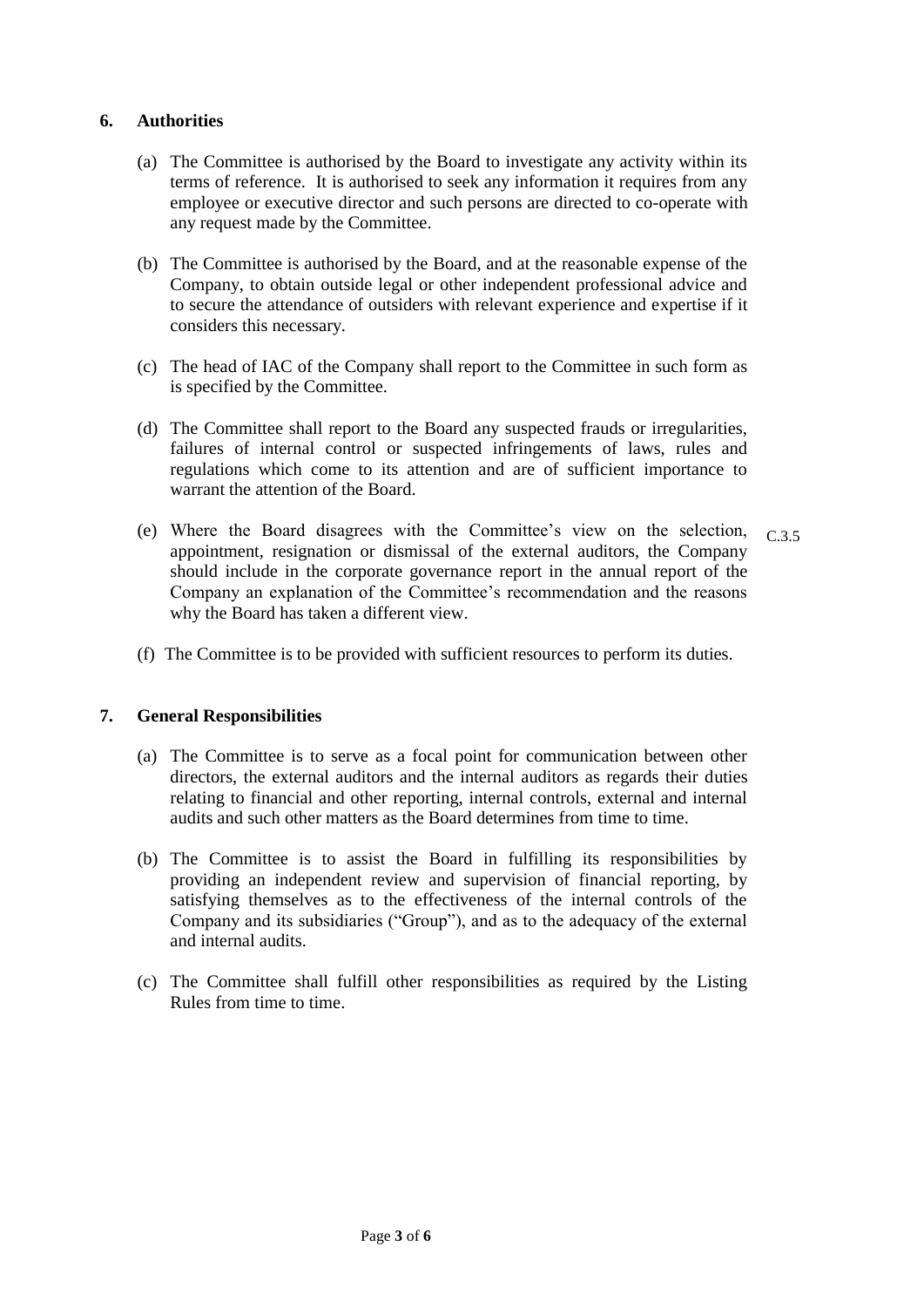# **8. Duties**

The duties of the Committee shall be:

#### *Relationship with the Company's external auditors*

- (a) to be primarily responsible for making recommendation to the Board on the appointment, reappointment and removal of the external auditors, and to approve the remuneration and terms of engagement of the external auditors, and any questions of resignation or dismissal;
- (b) to consider the plan for each year's audit submitted by the external auditors and discuss the same at a meeting if necessary;
- (c) to review and monitor the external auditors' independence and objectivity and the effectiveness of the audit process in accordance with applicable standards. In this connection, the Committee shall:
	- (i) obtain from the external auditors annually, information about policies and processes for maintaining independence and monitoring compliance with relevant requirements, including those for rotation of audit partners and staff; Note 1(ii)  $\sum_{i=1}^{n}$ C.3.3
	- (ii) consider all relationships between the Company and the external auditors and in particular, to conduct annual review of all non-audit services performed by the external auditors and the related fee levels, and to ensure that such services do not impair the independence of the external auditors; and C.3.3 Note 1(i)
	- (iii) meet with the external auditors, at least annually, in the absence of management, to discuss matters relating to its audit fees, any issues arising from the audit and any other matters the external auditors may wish to raise; C.3.3 Note 1(iii)
	- (iv) consider agreeing with the Board the Company's policies on hiring employees or former employees of the external auditors and monitoring the application of these policies. The Committee should then be in a position to consider whether there has been or appears to be any impairment of the auditors' judgment or independence for the audit. C.3.3 Note 2
- (d) to discuss with the auditors the nature and scope of the audit and reporting obligations before the audit commences;
- (e) to develop and implement policy on engaging the external auditors to supply non-audit services. For this purpose, external auditors shall include any entity that is under common control, ownership or management with the audit firm or any entity that a reasonable and informed third party knowing all relevant information would reasonably conclude to be part of the audit firm nationally or internationally. The Committee should report to the Board, identifying and making recommendations on any matters where action or improvement is needed; C.3.3(c)

C.3.3(a)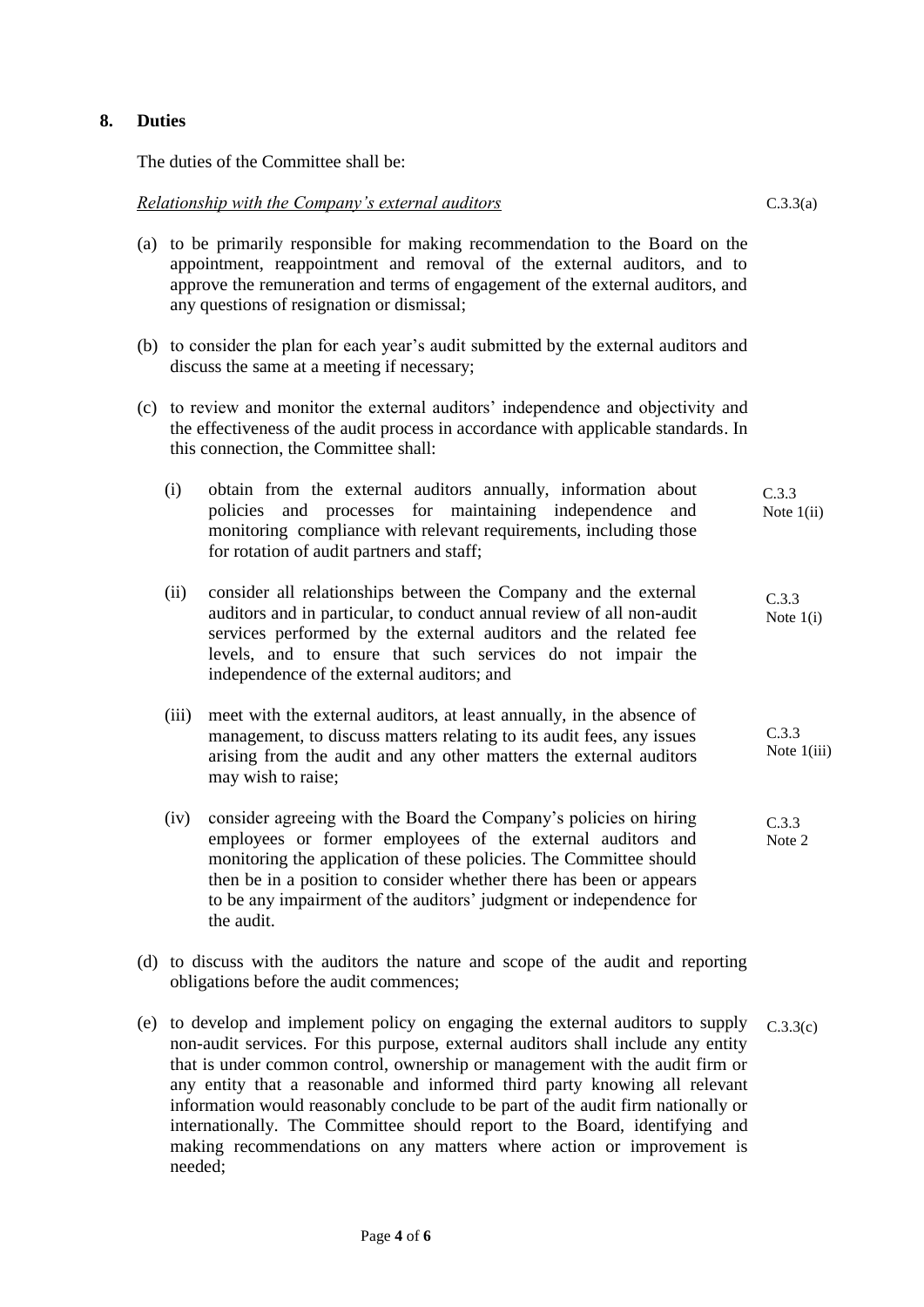#### *Review of the Company's financial information*

- (f) to monitor integrity of the Company's financial statements and annual report and  $C.3.3(d)$ accounts and half-year report, and, if prepared for publication, quarterly reports, and to review significant financial reporting judgments contained in them. In reviewing these reports before submission to the Board, the Committee should focus particularly on:
	- (i) any changes to accounting policies and practices;
	- (ii) major judgmental areas;
	- (iii) significant adjustments resulting from audit;
	- (iv) the going concern assumptions and any qualifications;
	- (v) compliance with accounting standards; and
	- (vi) compliance with requirements under the Listing Rules and other regulatory and legal requirements in relation to financial reporting.

(g) in regard to (f) above:

- (i) members of the Committee should liaise with the Board and senior management and the Committee must meet, at least twice a year, with the Company's external auditors; and
- (ii) the Committee should consider any significant or unusual items that are, or may need to be, reflected in the report and accounts, it should give due consideration to any matters that have been raised by the Company's staff responsible for the accounting and financial reporting function, compliance officer or auditors;

*Oversight of the Company's financial reporting system and internal control procedures* 

- (h) to review the Company's financial controls, internal control and risk management systems;
- (i) to discuss the internal control system with management to ensure that management has performed its duty to have an effective internal control system. This discussion should include the adequacy of resources, staff qualifications and experience, training programmes and budget of the Company's accounting and financial reporting function;  $C.3.3(g)$
- (j) to consider major investigation findings on internal control matters as delegated by the Board or on its own initiative and management's response to these findings; C.3.3(h)
- (k) to ensure co-ordination between the internal and external auditors, and to ensure that the internal audit function is adequately resourced and has appropriate standing within the Company, and to review and monitor its effectiveness; C.3.3(i)
- (l) to review the Group's financial and accounting policies and practices;  $C.3.3(i)$